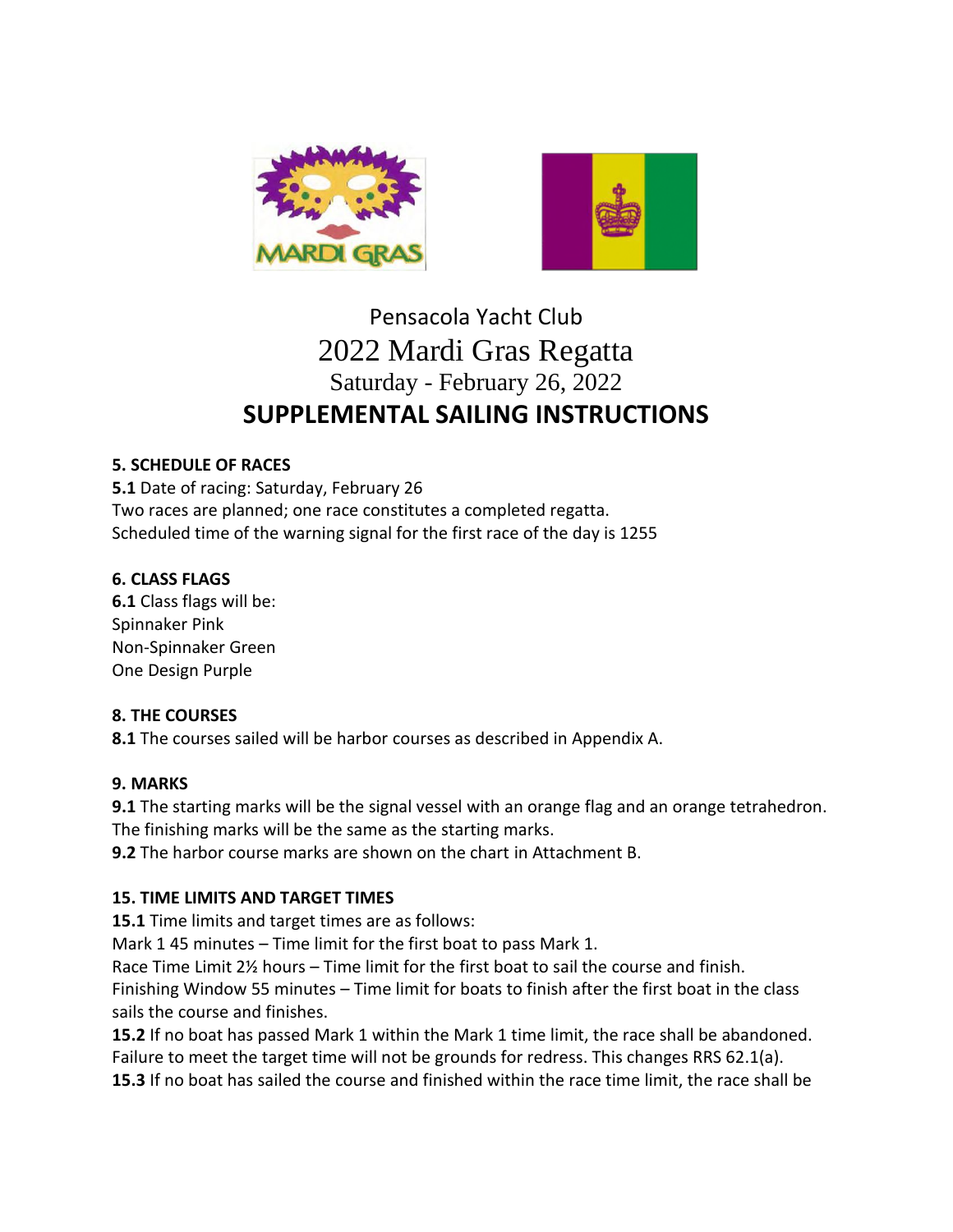abandoned. Failure to meet the target time will not be grounds for redress. This changes RRS 62.1(a).

**15.4** Boats failing to finish within the finishing window shall be scored DNF (did not finish) without a hearing. This changes RRS 35, A4, and A5.

## **17. SCORING**

**17.1** The Low Point Scoring System, Appendix A4 (RRS), will apply.

## **21. PRIZES**

**21.1** Prizes for each division will be awarded for the regatta based as follows:

8 or more boats: 1st - 3rd place.

5-7 boats:  $1st - 2nd$  place.

3 boats: 1st place.

**21.2** All prizes will be awarded at the PYC Fourth of July party.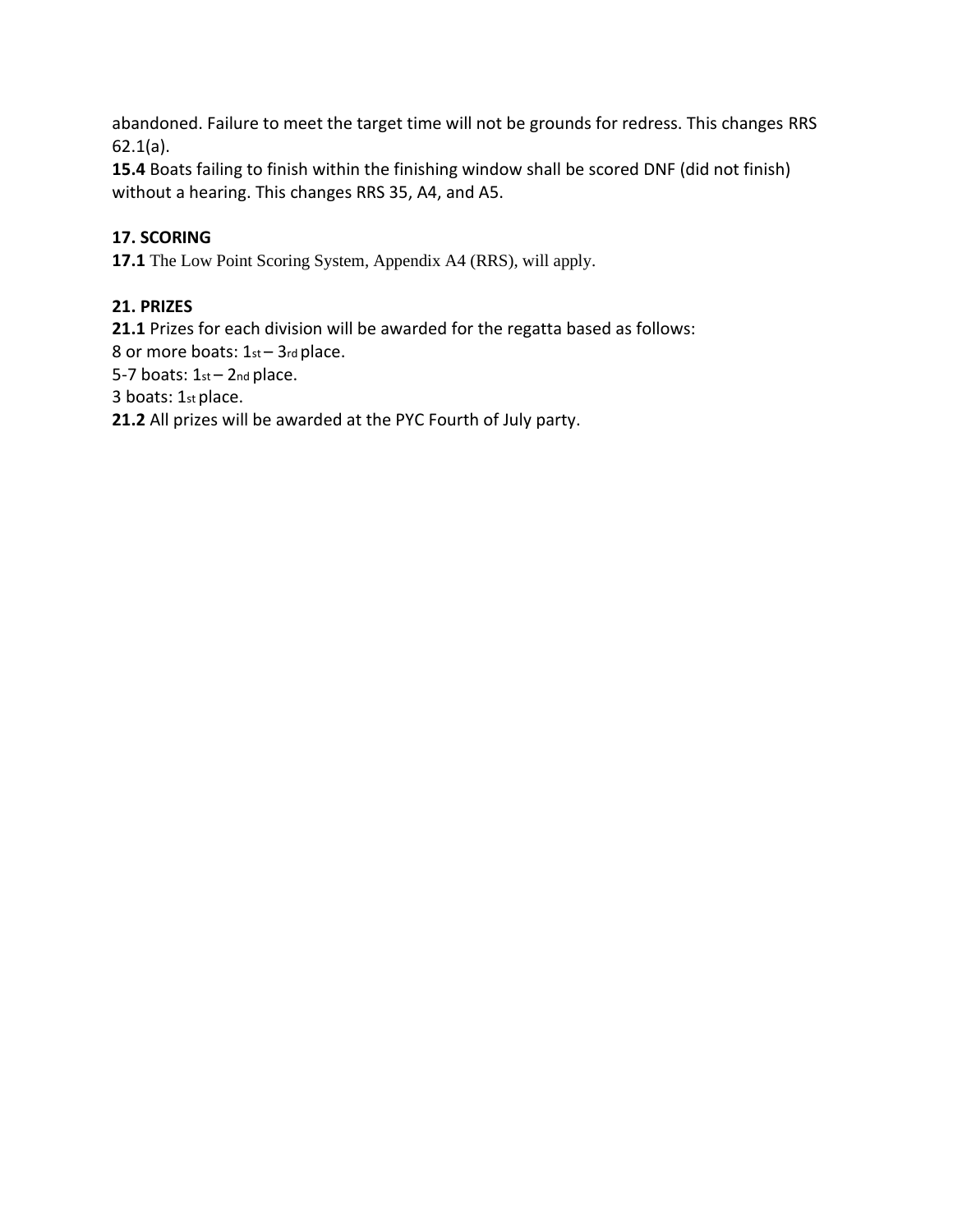# ATTACHMENT A

# PENSACOLA BAY HARBOR COURSES USING GOVERNMENT MARKS

Course # 1 (North Long) START: Signal Vessel A (starboard) Approx. 1.75 km C (starboard) 1.91 km H (port) 1.96 km K (port) 2.10 km I (port) 1.73 km C (port) 2.33 km FINISH: Signal Vessel Approx. 2.75 km Approx. Total: 14.53 km. Course # 2 (North Short) START: Signal Vessel A (starboard) Approx. 1.75 km D (starboard) 1.08 km I (port) 1.50 km J (port) 0.81 km I (starboard) 0.81 km D (port) 1.50 km FINISH: Signal Vessel Approx. 2.25 km Approx. Total: 9.70 km. Course # 3 (South Long) START: Signal Vessel K (port) Approx. 2.60 km M (port) 3.88 km P (starboard) 4.62 km J (port) 1.90 km FINISH: Signal Vessel Approx. 1.25 km Approx. Total: 14.25 km. Course # 4 (South Short) START: Signal Vessel K (port) Approx. 2.60 km N (starboard) 0.82 km R (starboard) 2.44 km J (port) 2.76 km FINISH: Signal Vessel Approx. 1.25 km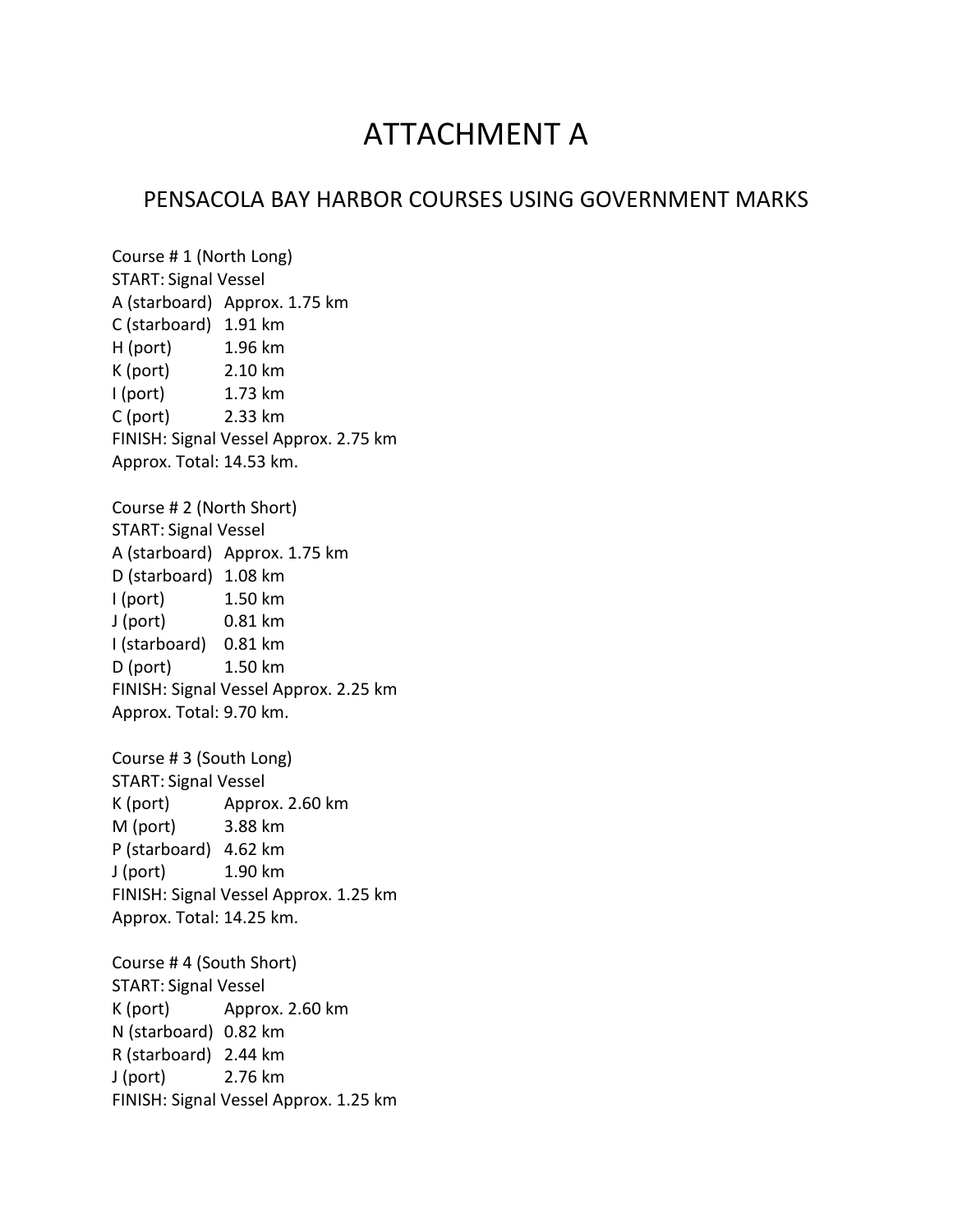Approx. Total: 9.87 km.

Course # 5 (East Long) START: Signal Vessel L (port) Approx. 3.75 km M (port) 0.83 km N (starboard) 3.39 km H (starboard) 2.29 km D (port) 1.28 km J (port) 2.30 km FINISH: Signal Vessel Approx. 1.50 km Approx. Total: 15.34 km.

Course # 6 (East Short) START: Signal Vessel I (port) Approx. 0.75 km C (port) 2.33 km I (port) 2.33 km K (port) 1.73 km J (port) 0.93 km FINISH: Signal Vessel Approx. 1.50 km Approx. Total: 9.57 km.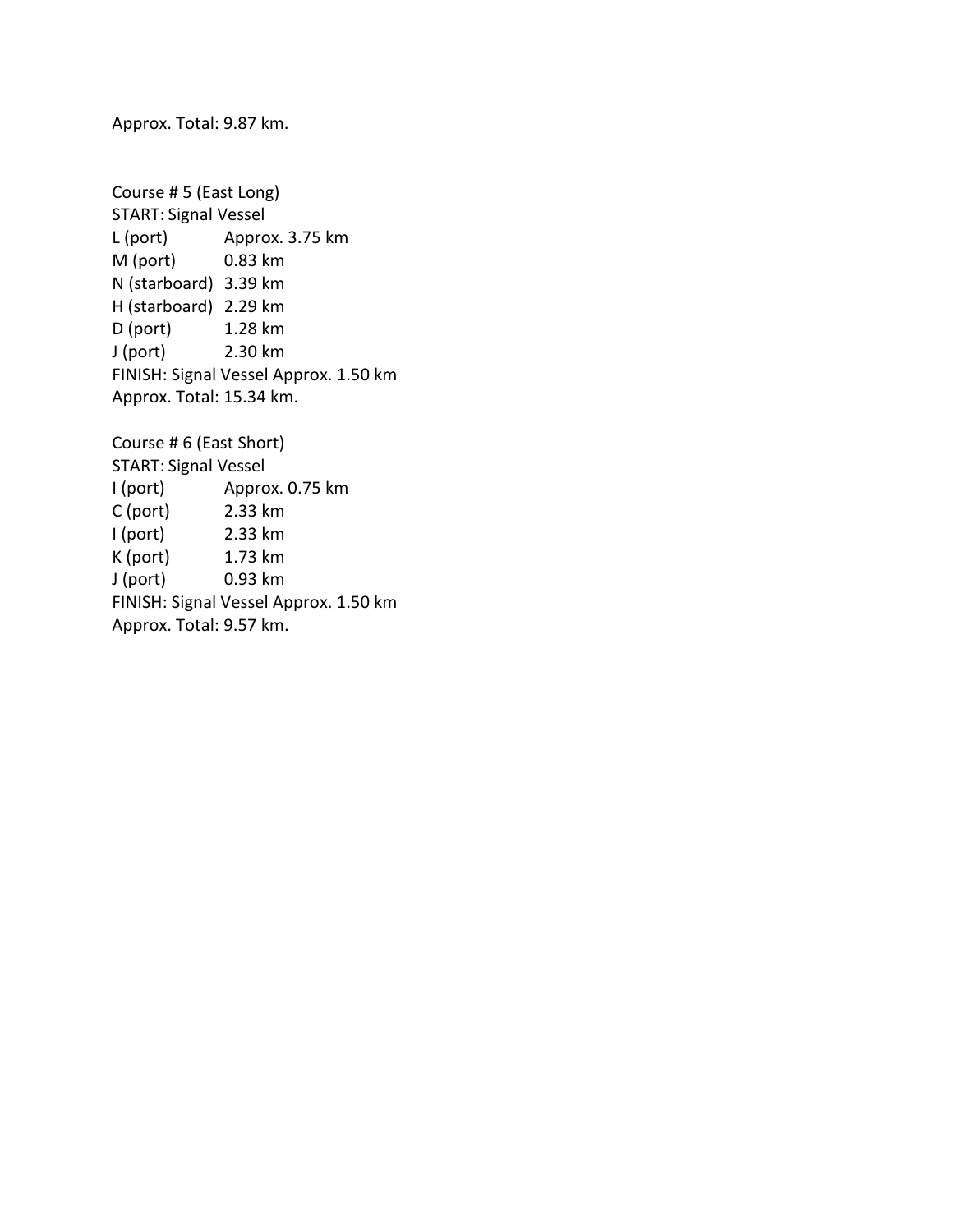# Attachment B

Refer to NOAA Nautical Chart #11378 for details